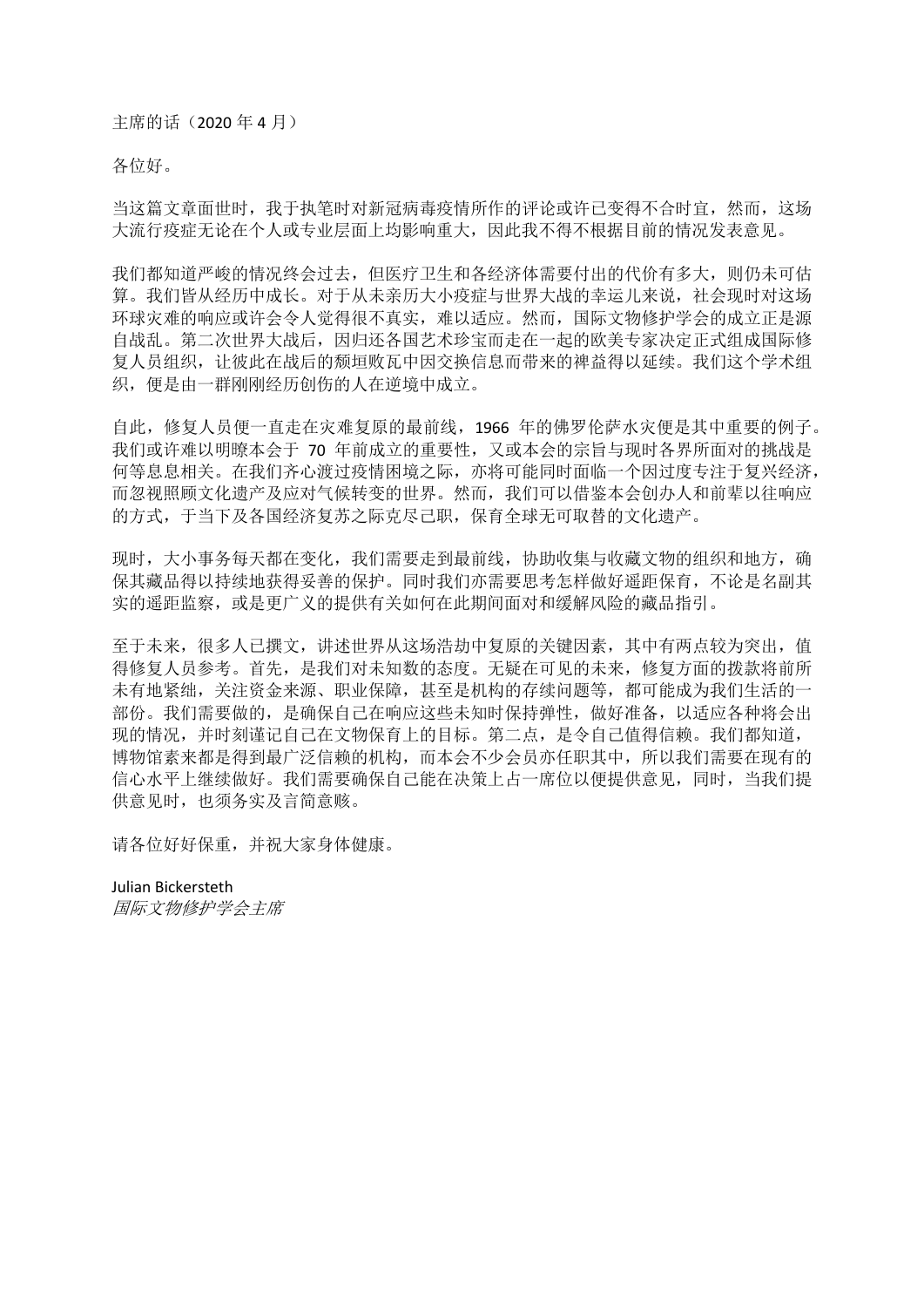2020 年 4 月至 5 月号 通告

因应 Covid-19 疫情情况急速改变, 多项活动详情均不断更新。我们已尽力更新以下活动, 惟 读者应就个别活动、会议、工作坊等直接联络主办单位以获最新信息。国际文物修护学会传讯 团队谨谢。

# 论文征集

**Youth Professional Forum: International meeting on cultural heritage & conservation** 2020 年 7 月 2 至 3 日 意大利 维纳利亚宫 摘要提交截止日期: 2020 年 4 月 20 日 详情请浏览: <https://www.centrorestaurovenaria.it/en/research-and-innovation/2-3-july-2020>

**Western Association for Art Conservation (WAAC) Annual Meeting**

2020 年 9 月 15 至 18 日 美国 加州 落叶湖 摘要提交截止日期: 2020 年 4 月 30 日 详情请浏览:[www.waac-us.org/2020-meeting-fallenleaf](http://www.waac-us.org/2020-meeting-fallenleaf) 摘要请电邮至: [president@waac](mailto:president@waac-us.org)[us.org](mailto:president@waac-us.org)

### **International Mountmakers Forum Conference**

2020 年 11 月 10 至 12 日 美国 加州 洛杉矶 提交截止日期: 2020 年 5 月 8 日 所有摘要请提交至:[IMF2020@getty.edu](mailto:IMF2020@getty.edu) 更多详情请浏览: <https://www.mountmakersforum.net/workshops-conferences>

#### **Eastern Analytical Symposium & Exposition**

2020 年 11 月 16 至 18 日 美国 新泽西 普莱恩斯伯勒 口述摘要提交: 2020 年 5 月 8 日 海报摘要提交: 2020年9月4日 提交详情请浏览: [https://s7.goeshow.com/eas/annual/2020/abstract\\_submission.cfm](https://s7.goeshow.com/eas/annual/2020/abstract_submission.cfm)

**Study Day: Conservation of Ceramics in the Open Air (IGIIC)** 2020 年 11 月 26 日 意大利 法恩沙 摘要截止日期: 2020 年 4 月 20 日 详情请浏览: <http://www.igiic.org/?p=6293>, 摘要提交请电邮至: [info@igiic.org](mailto:info@igiic.org)

# 会议、专题研讨会

**Do you want to do more to advance issues of equity and inclusion in the field of conservation?** 延期 2020 年 4 月 2 至 4 日 美国 特拉华州 温特图尔 详情请联络 Joelle Wickens, 电邮地址为: [jwickens@udel.edu](mailto:jwickens@udel.edu)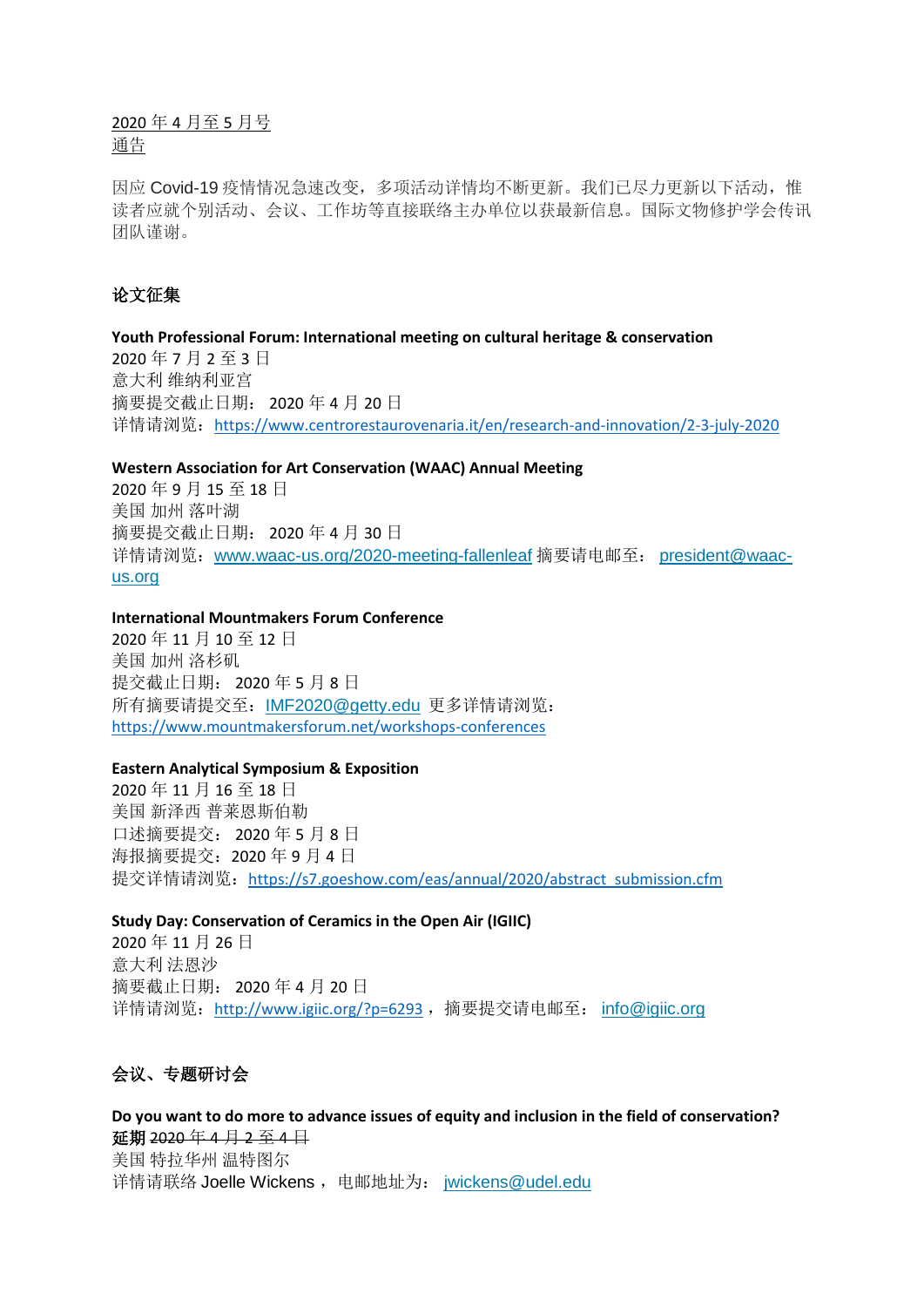**Preservation Planning in Practice: Strategically Guiding Collections Care (Webinar)** 2020 年 4 月 9 日 在线 /美国 特拉华 费城及布兰迪万河艺术馆 CCAHA 详情请浏览: [https://ccaha.org/events/preservation-planning-practice-strategically-guiding](https://ccaha.org/events/preservation-planning-practice-strategically-guiding-collections-care)[collections-care](https://ccaha.org/events/preservation-planning-practice-strategically-guiding-collections-care)

# **Wall Painting Conservation and its Dilemmas in the Twenty-first Century: A Conference in Memory of a Sharon Cather** 取消 2020 年 4 月 16 至 18 日 英国 约克 详情请浏览: [https://www.york.ac.uk/history-of-art/news-and-](https://www.york.ac.uk/history-of-art/news-and-events/events/2020/acommemorationofsharoncather/)

[events/events/2020/acommemorationofsharoncather/](https://www.york.ac.uk/history-of-art/news-and-events/events/2020/acommemorationofsharoncather/), 如有问题请联络 David Park 教授: [david.park@courtauld.ac.uk](mailto:david.park@courtauld.ac.uk)

# **Sustaining Objects and Places: Engaging with Cultural Heritage in the 21st Centuiry** 取消 2020年 4月 20至 22日 英国 杜伦

详情请联络:Emily Williams 博士 [emily.a.williams@durham.ac.uk](mailto:emily.a.williams@durham.ac.uk)

# **Care and Conservation of Manuscripts 18**

取消 2020 年 4 月 22 至 24 日 哥本哈根 Arnamagnaean Institute 详情请浏览:<https://nors.ku.dk/cc/>

# **15th International Symposium on Wood and Furniture Conservation Louis, Louis, Louis! Origins, flourishing and spread of an international furniture style** 延期 2020 年 4 月 24 至 25 日 荷兰 阿姆斯特丹 详情请浏览: <http://www.ebenist.org/en/coming-symposium/>

**Icon Contemporary Art Network Conference—Getting started in Contemporary Art Conservation** 2020 年 4 月 27 日 英国 Gunnersbury Park and Museum 详情请浏览: [https://icon.org.uk/events/getting-started-in-contemporary-art](https://icon.org.uk/events/getting-started-in-contemporary-art-conservation?group=contemporary-art-network)[conservation?group=contemporary-art-network](https://icon.org.uk/events/getting-started-in-contemporary-art-conservation?group=contemporary-art-network)

# **46th CAC Conference and Workshops** 取消 2020年5月7至9日 加拿大 安大略省 如有查询, 请联络: [conference@cac-accr.ca](mailto:conference@cac-accr.ca)

**The Fragment in the Digital Age: Opportunities and risks of new conservation-restoration techniques** 2020 年 5 月 13 至 15 日 德国 希德斯海姆 详情请浏览: https://www.hornemann-institut.de/english/call for papers tagung fragmente.php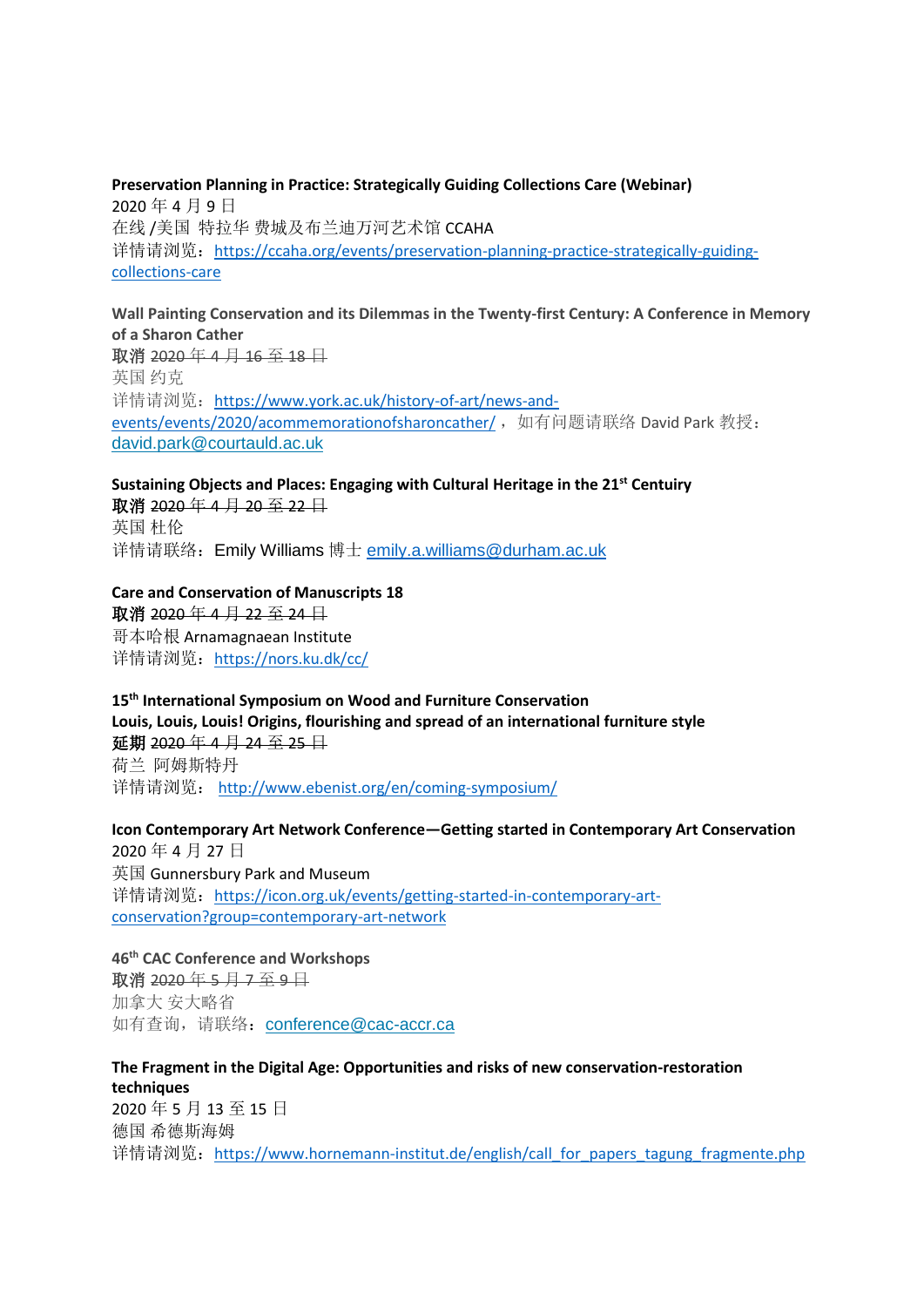**Archiving 2020 Conference** 延期 2020年5月18至21日 美国 华盛顿哥伦比亚特区 详情请浏览: [https://www.imaging.org/Site/IST/Conferences/Archiving/Archiving\\_Home.aspx?WebsiteKey=6d978](https://www.imaging.org/Site/IST/Conferences/Archiving/Archiving_Home.aspx?WebsiteKey=6d978a6f-475d-46cc-bcf2-7a9e3d5f8f82&hkey=dbb5e9ad-4e55-40aa-bc02-6148ddb16979&Entry_CCO=1#Entry_CCO) [a6f-475d-46cc-bcf2-7a9e3d5f8f82&hkey=dbb5e9ad-4e55-40aa-bc02-](https://www.imaging.org/Site/IST/Conferences/Archiving/Archiving_Home.aspx?WebsiteKey=6d978a6f-475d-46cc-bcf2-7a9e3d5f8f82&hkey=dbb5e9ad-4e55-40aa-bc02-6148ddb16979&Entry_CCO=1#Entry_CCO) [6148ddb16979&Entry\\_CCO=1#Entry\\_CCO](https://www.imaging.org/Site/IST/Conferences/Archiving/Archiving_Home.aspx?WebsiteKey=6d978a6f-475d-46cc-bcf2-7a9e3d5f8f82&hkey=dbb5e9ad-4e55-40aa-bc02-6148ddb16979&Entry_CCO=1#Entry_CCO)

**Australian Museums and Galleries Association National Conference 2020 (AMaGA2020)** 延期 2020年5月18至21日 澳洲 堪培拉 如有问题请联络:[amaga@conlog.com.au](mailto:amaga@conlog.com.au)

**AIC Annual Meeting: Conservation: Reactive and Proactive** 2020 年 5 月 19 至 23 日 美国 犹他州 盐湖城 详情请浏览: [https://www.culturalheritage.org/events/annual-meeting/current-meeting/call-for](https://www.culturalheritage.org/events/annual-meeting/current-meeting/call-for-submissions)[submissions](https://www.culturalheritage.org/events/annual-meeting/current-meeting/call-for-submissions)

# **8 th CMA4CH Meeting: measurements, diagnostics, and statistics in environment and cultural heritage fields**

2020 年 5 月 24 至 26 日 意大利 罗马 La Sapienza University 详情请浏览: <http://www.cma4ch.org/>

# **The 12th Baltic States Triennial Conservators' Meeting:**

**Research.Dilemmas.Solution.** 2020 年 5 月 27 至 30 日 立陶宛 维尔纽斯 立陶宛大公宫国立博物馆 详情请浏览: <http://conservation2020vilnius.ldm.lt/>

**Heritage Conservation along the Belt and Road Zones: between politics and professionalism** 2020 年 6 月 4 至 5 日 香港 详情请联络 Victor Chan 博士: [victorchan@hsu.edu.hk](mailto:victorchan@hsu.edu.hk), 建议书提交网址: [https://docs.google.com/forms/d/e/1FAIpQLSeUizDxFZXmYNmy4Zh9e11No6l9H32Jnc4MxjpW-](https://docs.google.com/forms/d/e/1FAIpQLSeUizDxFZXmYNmy4Zh9e11No6l9H32Jnc4MxjpW-YRMiVcazQ/viewform)[YRMiVcazQ/viewform](https://docs.google.com/forms/d/e/1FAIpQLSeUizDxFZXmYNmy4Zh9e11No6l9H32Jnc4MxjpW-YRMiVcazQ/viewform)

# **VDR Textile Working Group Symposium**

2020 年 6 月 25 至 27 日 德国 科隆 详情请浏览: <https://www.restauratoren.de/der-vdr/fachgruppen/fachgruppe-textil/>

**Forum for the Conservation and Technology of Historic Stained Glass: 11th Forum**

2020 年 7 月 9 至 11 日 西班牙 巴塞罗那 Institut d'Estudis Catalans 详情请浏览: [https://www.iiconservation.org/content/forum-conservation-and-technology](https://www.iiconservation.org/content/forum-conservation-and-technology-historic-stained-glass)[historic-stained-glass](https://www.iiconservation.org/content/forum-conservation-and-technology-historic-stained-glass)

**Scientific Methods in Cultural Heritage Research: Gordon Research Conference**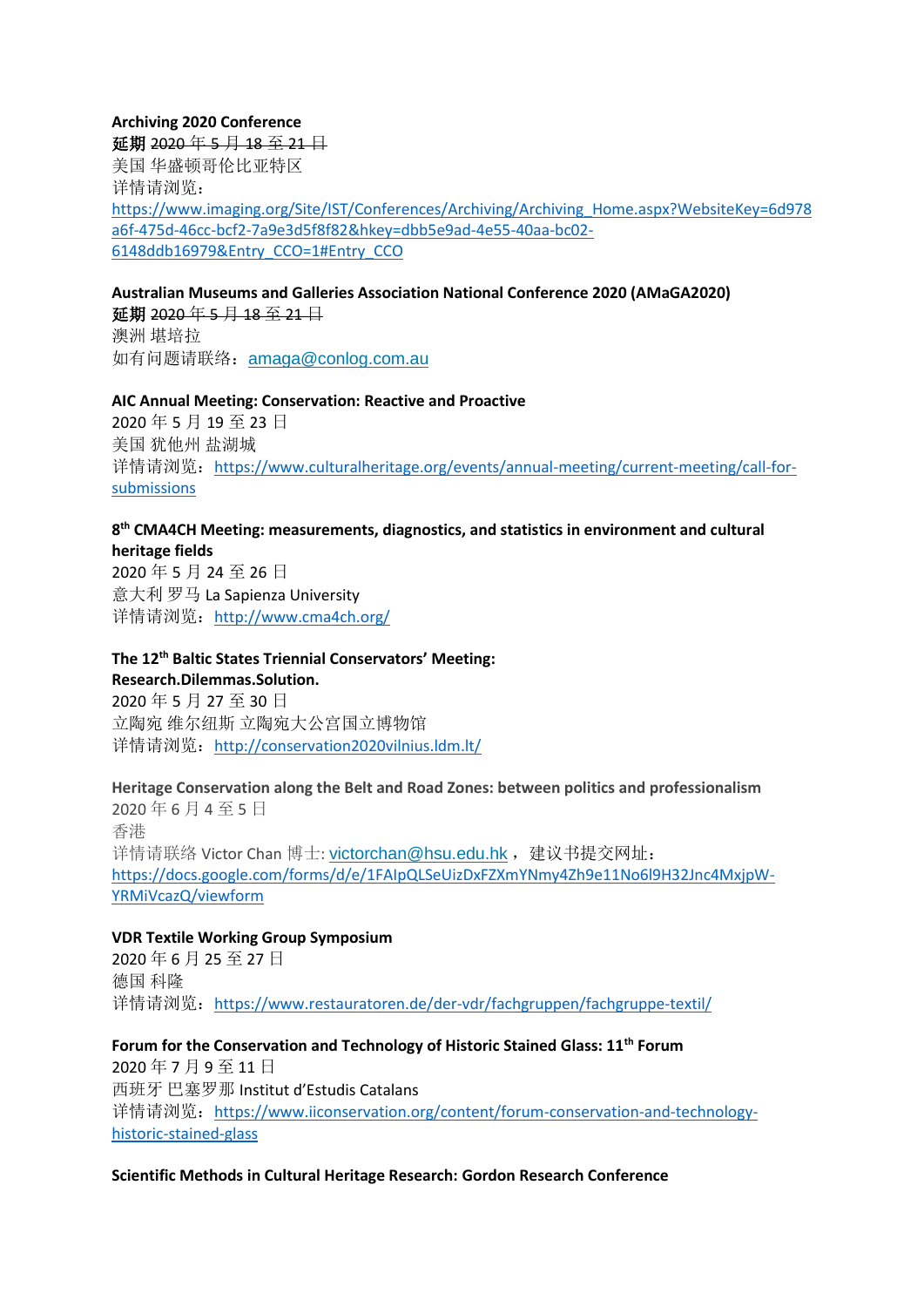2020 年 7 月 12 至 17 日 瑞士 Les Diablerets Conference Center 出席报名须于 2020 年 6 月 14 日前提交 详情请浏览: [https://www.grc.org/scientific-methods-in-cultural-heritage-research](https://www.grc.org/scientific-methods-in-cultural-heritage-research-conference/2020/)[conference/2020/](https://www.grc.org/scientific-methods-in-cultural-heritage-research-conference/2020/)

#### **Papyrus Conservation Summer Seminar**

2020 年 7 月 13 至 24 日 美国 密歇根 安娜堡 报名截止日期: 2020 年 1 月 6 日 报名请联络 Marieka Kaye: [marieka@umich.edu](mailto:marieka@umich.edu)

#### **The Preservation of Art and Material Culture in Europe and Beyond**

2020 年 7 月 24 日 英国 牛津 如有问题请电邮查询: [morwenna.blewett@worc.ox.ac.uk](mailto:morwenna.blewett@worc.ox.ac.uk)

#### **IFLA Special Interest Group: Environment, Sustainability and Libraries with Preservation and Conservation Section Meeting**

2020 年 8 月 12 至 13 日 英国 科克 详情请电邮查询: 环境、可持续发展及图书馆特别兴趣小组秘书 Harri Sahavirta, 电邮地址: [harri.sahavirta@hel.fi](mailto:harri.sahavirta@hel.fi)

**Computational approaches for technical imaging in cultural heritage (7th IA4AI meeting)** 2020 年 9 月 1 至 2 日 英国 伦敦 国家美术馆 详情请联络:[artict@ng-london.org.uk](mailto:artict@ng-london.org.uk)

**Archives and Records Association UK & Ireland Annual Conference: WE LOVE RECORDS** 2020 年 9 月 2 至 4 日 英国 柴郡 论文提交网址: <https://app.oxfordabstracts.com/login?redirect=/stages/1543/submissions/new> , 如需协助请联络: [conference@archives.org.uk](mailto:conference@archives.org.uk)

**ICOM-CC 19th Triennial Conference Transcending Boundaries: Integrated Approaches to Conservation** 2020 年 9 月 14 至 18 日 中国 北京 详情请浏览: <http://www.icom-cc2020.org/>

#### **International Paper Historians (IPH) Congress**

2020 年 9 月 15 至 18 日 美国 华盛顿哥伦比亚特区 详情请浏览: <http://www.paperhistory.org/index.php>

### **12th International Conference on Structural Analysis of Historical Constructions (SAHC 2020)**

2020 年 9 月 16 至 18 日 西班牙 巴塞罗那 详情请浏览: <http://congress.cimne.com/SAHC2020/frontal/default.asp>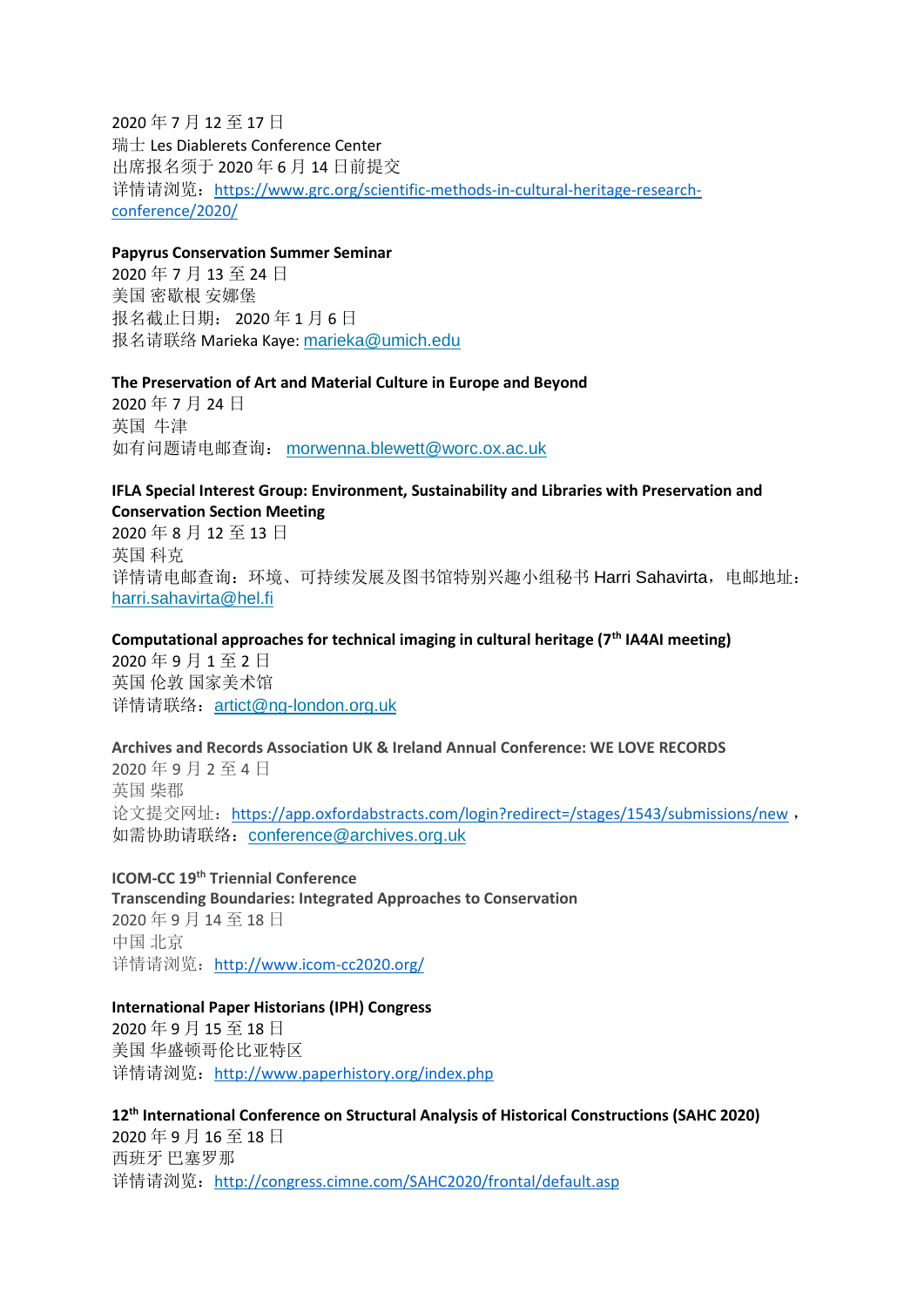# **3 rd Iberian-American Conference of Investigation into the Conservation of Heritage (ICP)** 2020 年 9 月 24 至 26 日 葡萄牙 里斯本 详情请浏览: <u>https://www.ge-iic.com/2020/01/11/iii-congreso-ibero-americano-de-</u> [investigaciones-en-conservacion-del-patrimonio/](https://www.ge-iic.com/2020/01/11/iii-congreso-ibero-americano-de-investigaciones-en-conservacion-del-patrimonio/)

### **4 th International Conference on Innovation in Art Research and Technology (inArt 2020)**

2020 年 9 月 30 日至 10 月 3 日 法国 巴黎 详情请浏览: <https://inart2020.sciencesconf.org/>

## **TechFocus IV: Caring for 3D Printed Art**

2020 年 10 月 5 至 6 日 美国 加州 旧金山 SFMOMA 详情请浏览: [https://learning.culturalheritage.org/p/techfocus\\_iv#tab-product\\_tab\\_overview](https://learning.culturalheritage.org/p/techfocus_iv#tab-product_tab_overview)

## **IAQ2020: Indoor Air Quality in Heritage and Historic Environments**

2020 年 10 月 12 至 14 日(此前订于 2020 年 3 月 30 日至 4 月 1 日举行) 比利时 安特惠普 最新消息请浏览: [https://www.uantwerpen.be/nl/overuantwerpen/faculteiten/ontwerpwetenschappen/nieuws-en](https://www.uantwerpen.be/nl/overuantwerpen/faculteiten/ontwerpwetenschappen/nieuws-en-activiteiten/indoor-air-quality-2020/)[activiteiten/indoor-air-quality-2020/](https://www.uantwerpen.be/nl/overuantwerpen/faculteiten/ontwerpwetenschappen/nieuws-en-activiteiten/indoor-air-quality-2020/)

## **2020 Vision: Current and Future Heritage Preservation Symposium**

2020 年 10 月 14 至 15 日 美国 纽约 罗彻斯特 详情请浏览: [www.imagepermanenceinstitute.org](http://www.imagepermanenceinstitute.org/) 或联络 Jae Gutierrez: jigpph@rit.edu

# **The 7th International Architectural Finishes Research (AFR) Conference**

2020 年 10 月 14 至 16 日 以色列 特拉维夫 详情请浏览: <https://www.afr2020tlv.org/call-for-papers>

# **Conserving the painted Past Symposium**

2020 年 10 月 25 至 27 日 美国 缅因州 南波特兰 The Center for Painted Wall Preservation 详情请浏览: <https://www.pwpcenter.org/symposium>

## **IIC 28th Biennial Congress**

2020 年 11 月 2 至 6 日 英国 爱丁堡 详情请浏览: <https://www.iiconservation.org/congress/Edinburgh>

### **European Network for conservation-Restoration Education 13th EnCore General Assembly**

2020 年 11 月 25 至 27 日 葡萄牙 波尔图 详情请浏览: <http://www.encore-edu.org/>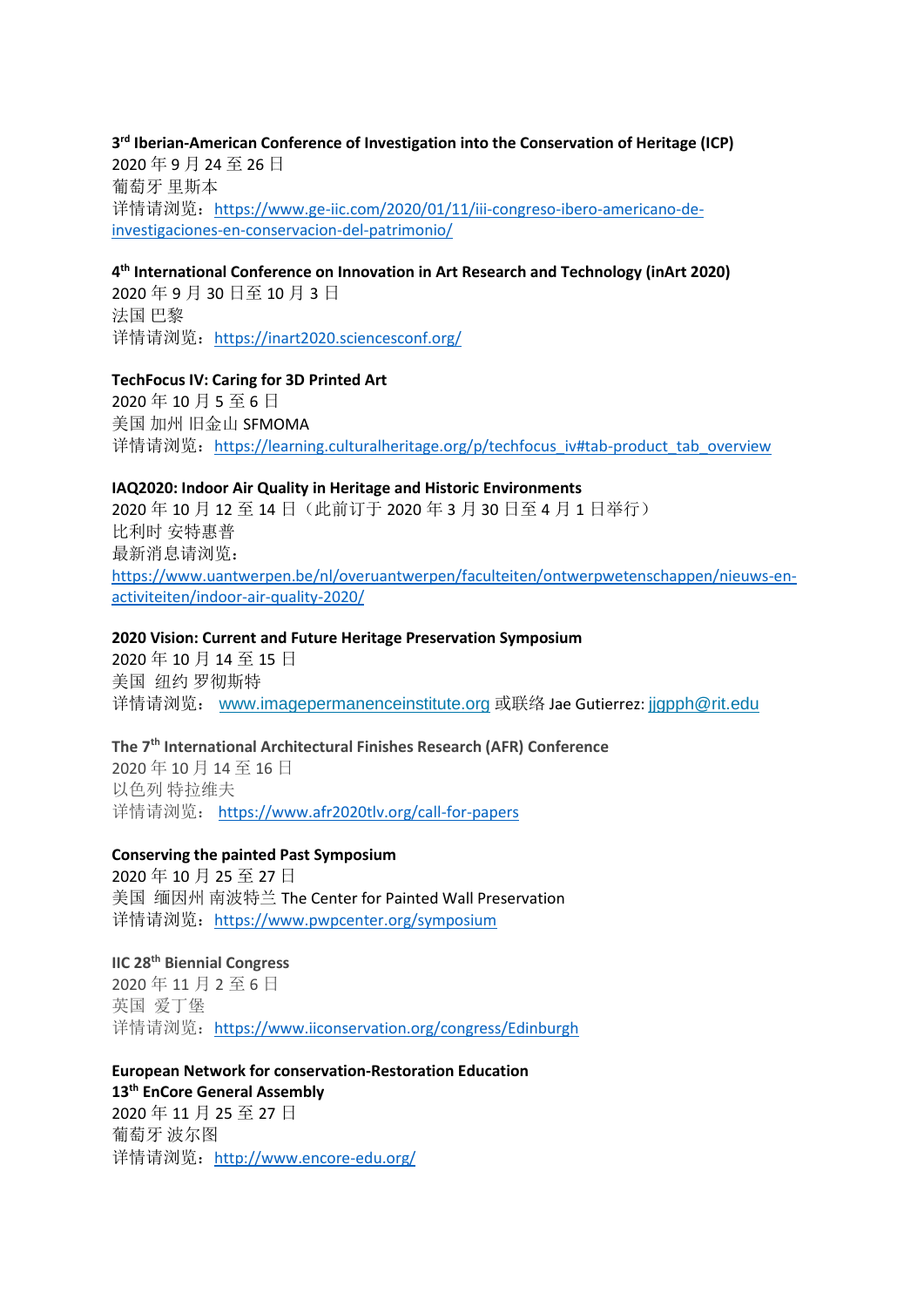**Conservation and Philosophy Intersections and Interactions** 2020 年 11 月 26 至 27 日 英国 东萨塞克斯 详情请浏览: [https://www.iiconservation.org/content/call-proposals-conservation-and-philosophy](https://www.iiconservation.org/content/call-proposals-conservation-and-philosophy-intersections-and-interactions)[intersections-and-interactions](https://www.iiconservation.org/content/call-proposals-conservation-and-philosophy-intersections-and-interactions)

**SR2A 2021-9 th International Conference on Synchrotron Radiation and Neutrons in Art and Archaeology** 2021 年 2 月 22 至 26 日 美国 洛杉矶 Getty Center 详情请浏览: <https://sr2a2021.org/>

**Terra 2021 13th World Congress on Earthen Architectural Heritage** 2021 年 6 月 8 至 11 日 美国 新墨西哥州 圣达菲 详情请浏览: <https://www.terra2021.org/website/8033/>

# 课程、工作坊

## **Icon Webinar: Introduction to Icon for Students**

2020 年 4 月 7 日 在线 报名网址: https://zoom.us/webinar/register/WN\_SAXExpQTyG7xDtAnPw8Qw 详情请浏 览:<https://www.iiconservation.org/content/icon-book-and-paper-group-webinars>

**19th International Course on Wood Conservation Technology: ICWCT 2020**

2020 年 4 月 14 日至 5 月 26 日 / 2020 年 6 月 2 至 26 日 在线 / 挪威 奥斯陆 详情请浏览: [https://www.iccrom.org/courses/19th-international-course-wood-conservation](https://www.iccrom.org/courses/19th-international-course-wood-conservation-technology-icwct-2020)[technology-icwct-2020](https://www.iccrom.org/courses/19th-international-course-wood-conservation-technology-icwct-2020)

#### **VoCA Artist Interview Workshop**

延期 2020 年 4 月 16 至 17 日 美国纽约市 现代艺术博物馆 详情请浏览: <https://voca.network/programs/voca-workshops/>

## **Image Permanence Institute, Environmental Management Workshops: Training Sustainable Environmental Management Teams for Cultural Institutions**

2020 年 4 月 21-23 日 美国 西弗吉尼亚州 哈珀斯费里 报名及详情请浏览: <https://ipisustainability.org/workshops.html>

**IAP: Watercolours: examination, processes and care** 延期 2020 年 4 月 22 日 英国 曼彻斯特 详情请浏览:[https://academicprojects.co.uk/courses/watercolours-examination-processes-and](https://academicprojects.co.uk/courses/watercolours-examination-processes-and-care-2/)[care-2/](https://academicprojects.co.uk/courses/watercolours-examination-processes-and-care-2/)

**IAP: Museum and Gallery Lighting: Theory and Practice**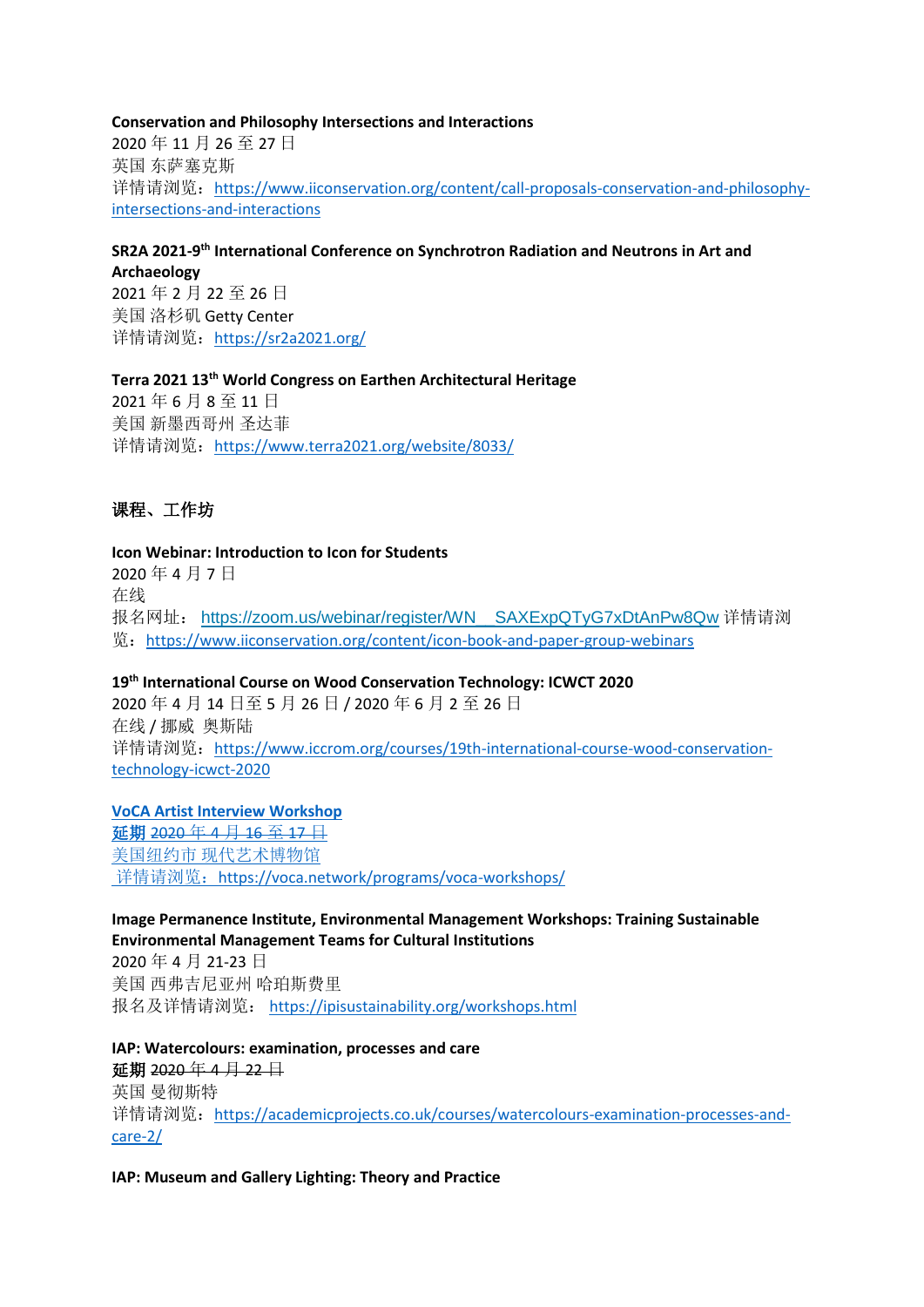### 延期 2020 年 4 月 23 日

英国 曼彻斯特 详情请浏览:[https://academicprojects.co.uk/courses/museum-and-gallery-lighting-theory-and](https://academicprojects.co.uk/courses/museum-and-gallery-lighting-theory-and-practice-4/)[practice-4/](https://academicprojects.co.uk/courses/museum-and-gallery-lighting-theory-and-practice-4/)

# **IAP Course: Hazards in Collections**

延期 2020 年 4 月 24 日 英国 曼彻斯特 详情请浏览: <https://academicprojects.co.uk/courses/hazards-in-collections-2/>

### **Masterclass: Preparation of Retouching and Painting Colours**

2020 年 5 月 8 至 9 日 瑞士 卡诺比奥 SUPSI 详情请浏览: <https://fc-catalogo.app.supsi.ch/Course/Details/29538>

# **10TH annual vexillological seminar & workshop on painted textiles: 'In Hoc Signo Vinces'** 延期 2020年5月 27 至 30 日 瑞典 斯德哥尔摩 查询请联络:[johanna.nilsson@armemuseum.se](mailto:johanna.nilsson@armemuseum.se)

## **Image Permanence Institute, Environmental Management Workshops: Training Sustainable Environmental Management Teams for Cultural Institutions**

2020 年 5 月 26 至 28 日 美国 犹他州 盐湖城 报名及详情请浏览: <https://ipisustainability.org/workshops.html>

# **Seminar: Identification of Photomechanical Prints**

2020 年 5 月 28 至 29 日 德国 柏林 详情请致函 Hildegard Homburger [www.hildegard-homburger.de](http://www.hildegard-homburger.de/)

# **20th Masterclass—Agar Spray: New Application of Rigid Gel for the Treatment of Large Surfaces** 2020 年 5 月 28 至 29 日

葡萄牙 吉马拉斯省 详情请浏览: [https://www.iiconservation.org/content/20th-masterclass-agar-spray-new](https://www.iiconservation.org/content/20th-masterclass-agar-spray-new-applications-rigid-gel-treatment-large-surfaces)[applications-rigid-gel-treatment-large-surfaces](https://www.iiconservation.org/content/20th-masterclass-agar-spray-new-applications-rigid-gel-treatment-large-surfaces)

# **IAP Chemistry and Conservation-a refresher day**

2020 年 6 月 3 日 英国 伦敦 大英图书馆 详情请浏览: <https://academicprojects.co.uk/courses/chemistry-and-conservation-a-refresher-day/>

**Modern Resins for Varnishing and Retouching** 延期 2020 年 6 月 8 至 10 日 荷兰 马斯垂克 SRAL Studios 详情请浏览: <http://www.sral.nl/nl/nieuws/workshop-modern-resins-varnishing-and-retouching/>

**IAP Course: Identification of Pigments** 2020 年 6 月 22 至 25 日 英国 伦敦 Birkbeck College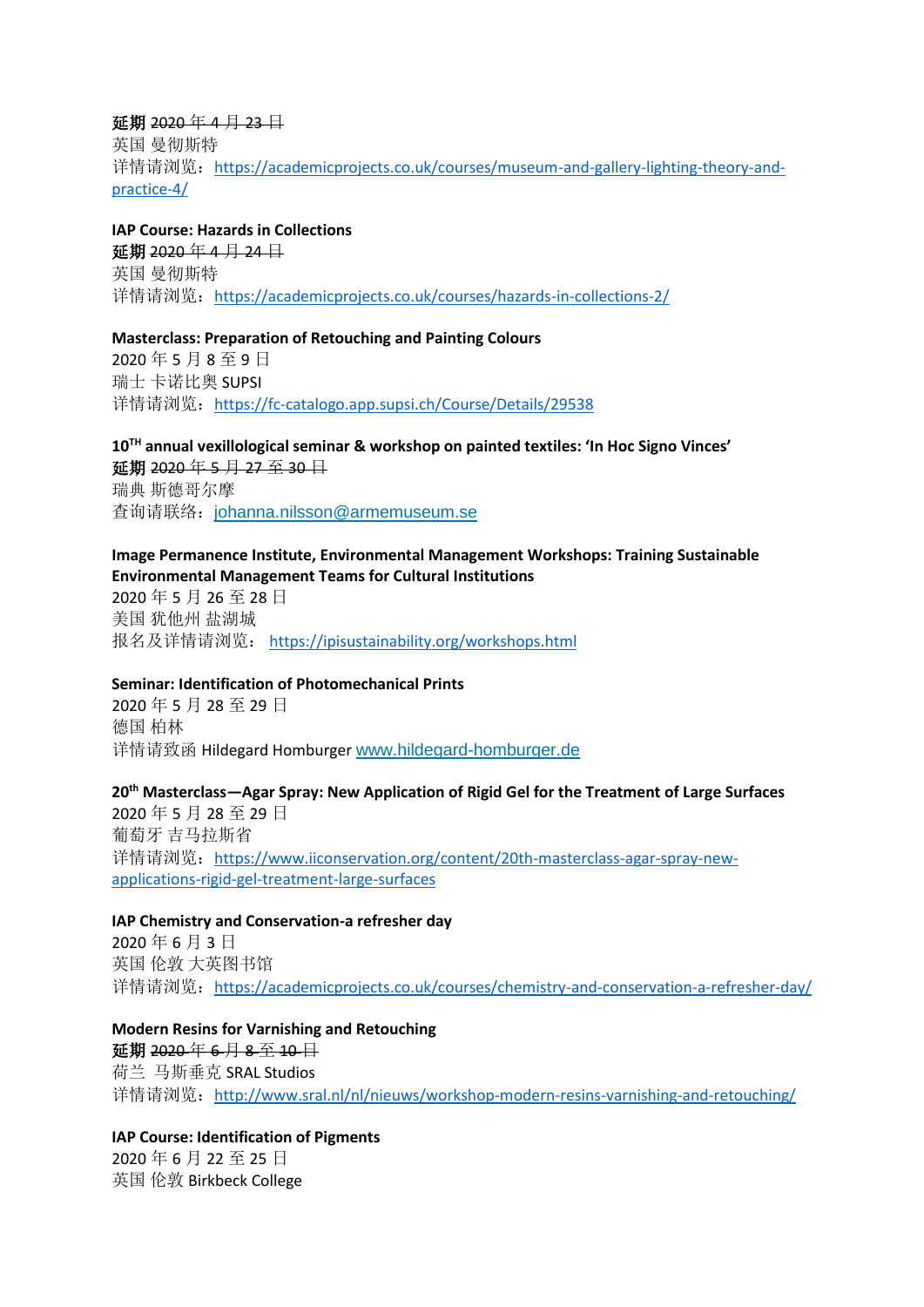### 详情请浏览: <https://academicprojects.co.uk/courses/identification-of-pigments-london/>

#### **IAP Course: Examining cross-sections of paint layers**

2020 年 6 月 29 日至 7 月 1 日 英国 伦敦 Birkbeck College 详情请浏览:[https://academicprojects.co.uk/courses/examining-cross-sections-of-paint-layers-an](https://academicprojects.co.uk/courses/examining-cross-sections-of-paint-layers-an-introductory-course/)[introductory-course/](https://academicprojects.co.uk/courses/examining-cross-sections-of-paint-layers-an-introductory-course/)

#### **IAP Course: Giltwood Frame & Object Restoration Workshop**

2020 年 7 月 6 至 10 日 英国 铁桥 详情及报名请浏览: [https://academicprojects.co.uk/courses/giltwood-frame-object-restoration](https://academicprojects.co.uk/courses/giltwood-frame-object-restoration-workshop-3/)[workshop-3/](https://academicprojects.co.uk/courses/giltwood-frame-object-restoration-workshop-3/)

# **Cultural Heritage Science Open Source (CHSOS) Manuscripts** 2020 年 6 月 9 至 12 日 意大利 详情请浏览: <https://chsopensource.org/trainings-chsos-studio/>

### **Image Permanence Institute, Environmental Management Workshops: Training Sustainable Environmental Management Teams for Cultural Institutions**

2020 年 6 月 23 至 25 日 美国 乔治亚州 阿特兰大 报名及详情请浏览: <https://ipisustainability.org/workshops.html>

#### **Workshop on Asian Papers and Their Applications in Paper Conservation**

2020 年 6 月 23 至 25 日 英国 伦敦 大英图书馆 详情请浏览: <https://www.minahsong.com/workshop>

#### **Ancient Metals and Metallography: Summer School Course**

2020 年 7 月 20 至 24 日 英国 东萨塞克斯 海斯廷斯 详情请联络:dascott@ucla.edu

#### **Conserving Canvas Initiative: The Dutch Method Unfolded, Masterclass on Wax-resin Linings**

2020 年 6 月 29 日至 7 月 10 日 荷兰 阿姆斯特丹 截止日期:2019 年 12 月 14 日 详情请浏览:[https://www.uva.nl/en/shared-content/subsites/uva-summerschool/en/summer](https://www.uva.nl/en/shared-content/subsites/uva-summerschool/en/summer-courses/the-dutch-method-unfolded/the-dutch-method-unfolded.html)[courses/the-dutch-method-unfolded/the-dutch-method-unfolded.html](https://www.uva.nl/en/shared-content/subsites/uva-summerschool/en/summer-courses/the-dutch-method-unfolded/the-dutch-method-unfolded.html)

## **Image Permanence Institute, Environmental Management Workshops: Training Sustainable Environmental Management Teams for Cultural Institutions**

2020 年 7 月 21 至 23 日 美国 科罗拉多州 波德 报名及详情请浏览: <https://ipisustainability.org/workshops.html>